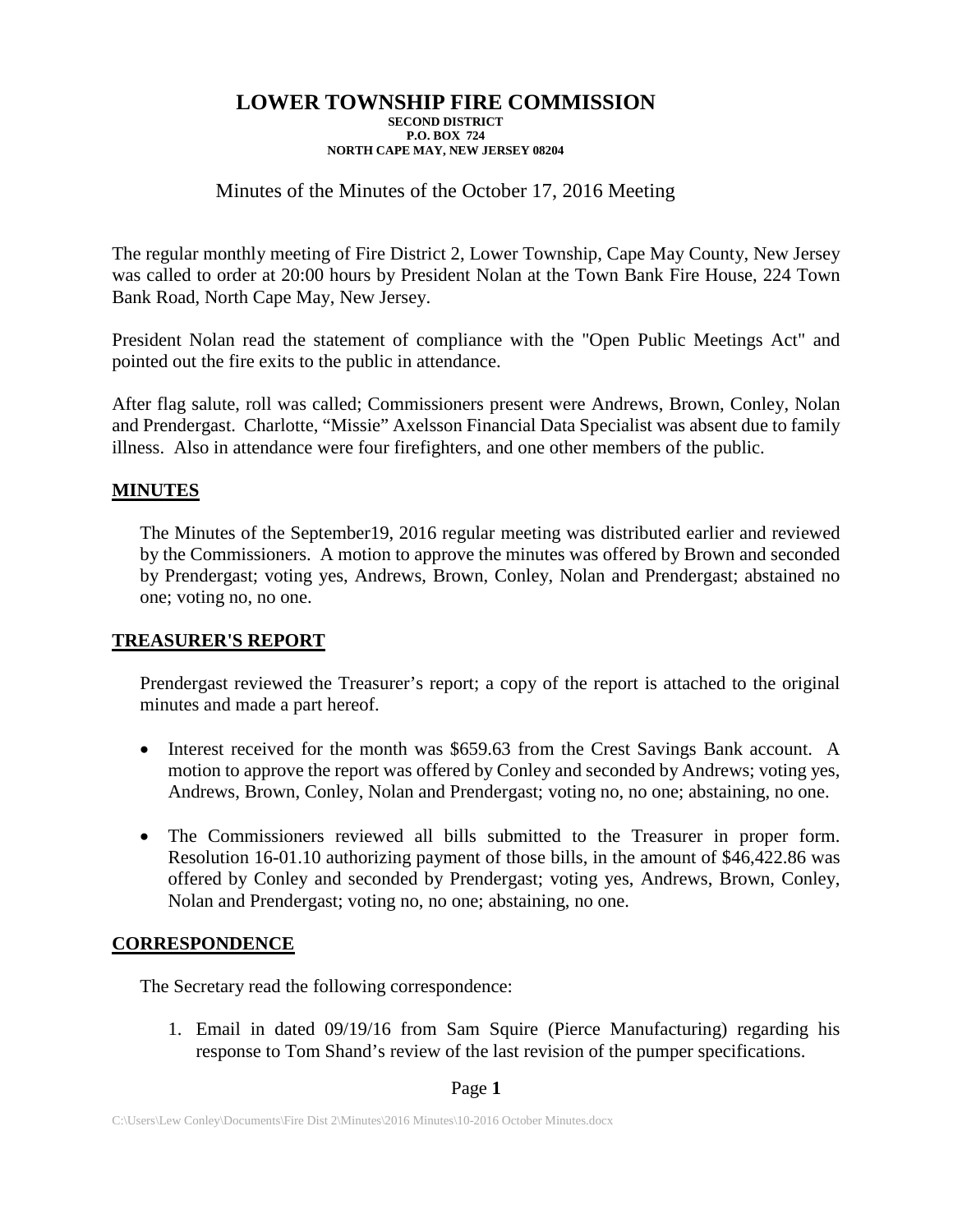# Minutes of the Minutes of the October 17, 2016 Meeting

- 2. Letter out dated 9/21/16 to NJ DCA, Bureau of Authority Regulation, transmitting the 2016 Audit, an executed copy of the Group Affidavit, a copy of the Audit summary as published in the Cape May Star & Wave and a copy of the LOSAP financial review.
- 3. Copy of the Special Purpose Government Survey conducted by the U.S. Navy completed and submitted by Commissioner Conley on October 10, 2016

# **TOWN BANK VOLUNTEER FIRE COMPANY REPORT**

• Report of the month's activities; a copy of the report is attached to the original of these minutes and made a part hereof.

# **BUREAU OF FIRE SAFETY REPORT**

• Conley who is the Board's representative to the Bureau distributed and reviewed the April, May and June 2016 minutes as well as the financial reports from the September 28, 2016 meeting. He also distributed and reviewed the preliminary 2017 budget for the Bureau, which will require the same financial commitment as last year, including the contribution to the Terminal Leave fund.

## **OLD BUSINESS**

• *The Chief reported a growing building crack in the southeast corner of the engine bay. Conley has look at the crack and it looks like a settlement issue. The Commission authorized Conley to contact a structural engineer to look at the situation and make recommendations. (03/08).*

*Conley reported that he contacted Edward P. Ryan, PE, a structural engineer who met with Conley and Brown to look at the building. Mr. Ryan's preliminary determination was that the cracking is due to settlement but there is no immediate danger. He will prepare recommendations and specifications for the repair of the settlement as well as the cracks in the near future. (04/08)*

*Conley reported that he has received the details from structural engineer, Edward P. Ryan and will coordinate with Richard Braslow and Ryan to put together a contract to perform the work recommended. (06/08).*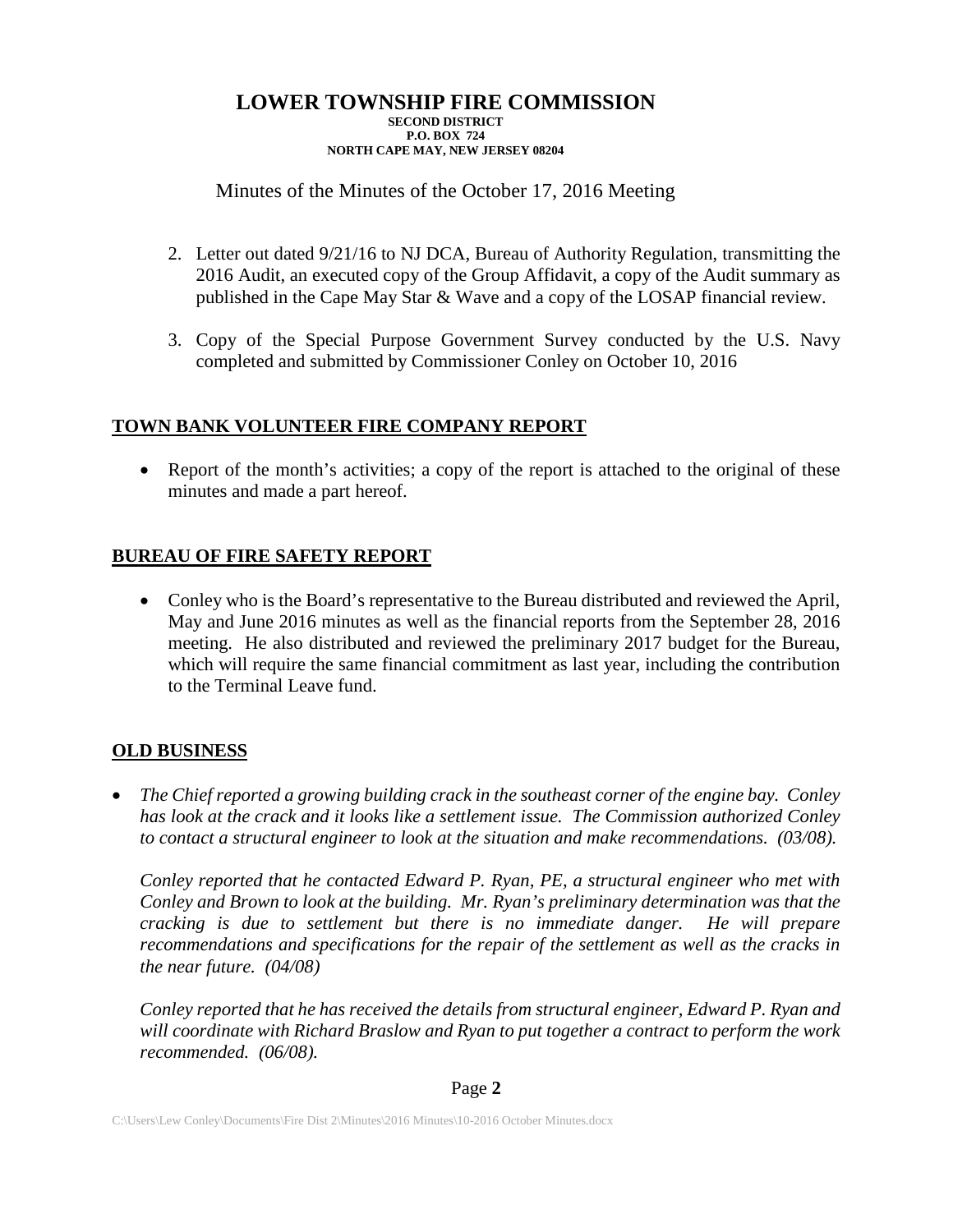# Minutes of the Minutes of the October 17, 2016 Meeting

*Nolan inquired as to the status of the crick repair. Conley responded that the District is in the process of having a contractor look at it and provide an estimate to see if the repair needs to be bid. He also reported the Mr. Ryan had reported that there is no immediate danger, and budget constraints had moved this repair a little lower on the priority list, but not forgotten. (06/12)*

• *Past President & Past Chief Treon who is now with Cape May County Office of Emergency Management, requested and was granted a place on the July meeting agenda to appear with Director Martin Pagliughi to discuss a possible memorandum of understanding (MOU) to utilize the multipurpose room during emergencies and natural disasters. (06/14)*

*Conley distributed a sample copy of the memorandum of understanding that was generated for Upper Township to each of the Commissioners, Chief Megonigal and President Marchino for review and to generate some comments. (09/14)*

• *A proposal dated 7/05/16 was received from CM3 Building Solutions of Fort Washington, PA to add computer controls to the HVAC system for the second floor offices for \$8,752.00. The system would be an add-on to the computer controlled HVAC system for the multipurpose room that we currently have. It was CM-3's recommendation after performing the air balancing tests on the second floor offices, which were very cold last year.*

*Resolution 16-33 Authorizing the proposal of CM3 Building Solutions of Fort Washington, PA in the amount of \$8,752.00 was offered by Nolan and seconded by Prendergast, voting yes, Andrews, Brown, Conley, Nolan and Prendergast; voting no, no one; abstaining, no one. (07/16)*

• *Chief Megonigal notified the Commissioners that the bats are back and has notified Western Pest Control. Nolan will follow up with Western Pest Control. (07/16)*

*Nolan reported that he contacted Western Pest Control and was informed the bats are protected and nothing can be done until they are done nesting. (08/16)*

*Nolan asked if anyone has seen the bat specialist from Western Pest Control now that the bats are done nesting. No one has seen the specialist. Nolan will follow up with Western Pest Control to get them back to the firehouse. (09/16)*

**Nolan reported that he reached out to Todd at Western Pest Control and has not received a call back yet, he will call again (10/16)**

### Page **3**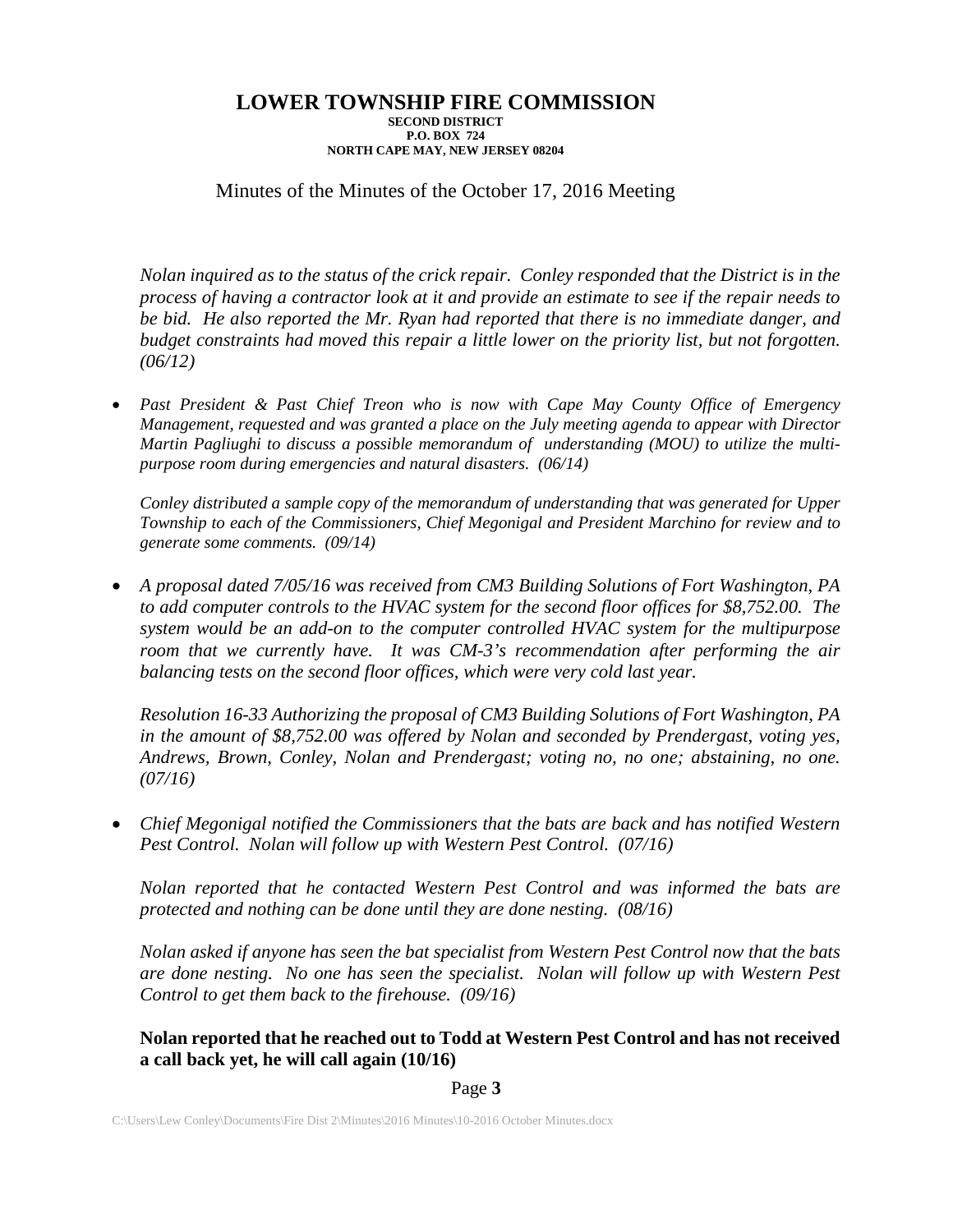# Minutes of the Minutes of the October 17, 2016 Meeting

- *Conley reported that Solicitor Braslow would be publishing the advertisement for bids for the new pickup truck and new pumper, which are to be received here at the firehouse on Friday August 19th at 1:00 pm for the pick-up truck and 1:30 pm for the pumper. (07/16)*
- *Conley reported the results of the bids received on 8/19/16. 1-bid was received for the new Pickup Truck that was from Mall Chevrolet of Cherry Hill, NJ for \$34,300.00, he has reviewed the bid with the solicitor and recommends awarding the contract to Mall Chevrolet.(08/16*

*Conley reviewed the bid received from Mall Chevrolet, Cherry Hill, NJ for the 2017 Chevrolet Pickup Truck for \$34,300.00 in detail. Resolution No. 16-34 Authorizing the Award of Contract to Mall Chevrolet was offered by Nolan and seconded by Andrews, voting yes, Andrews, Brown, Conley, Nolan and Prendergast; voting no, no one; abstaining, no one. (09/16)*

## **Conley reported that a purchase order has been submitted to Mall Chevrolet for the new pickup truck (09/16)**

- *Conley also reported that 1-bid was received for the lease-purchase of a 1500 GPM pumper from Fire & Safety Services (Pierce) for \$814,772.71 with trade in and pre-payment discounts it would be \$747,442.71. Fire & Safety Services in their bid indicated that the identical unit can be purchased for \$799,518.07 and when the trade in and pre-payment discounts are applied the net price will be \$732,712.06, a savings of \$14,730.65. A separate proposal was submitted at Conley's request from Fire & Safety Services confirming the net cost of \$732,712.06. Conley has reviewed the proposal to lease/purchase from the HGAC with our specification specialist, Tom Shand and solicitor Richard Braslow and have been able to confirm that the HGAC proposal is for the same 1500 GPM pumper specified in the bid and they all recommend pursuing the lease-purchase from the HGAC. (09/16)*
- *Conley reviewed in detail the 1-bid received from Fire & Safety Services for the 1500 GPM pumper and the recommendation to purchase the same pumper through the HGAC for an additional savings of \$14,730.65 below the bid price after discounts. (see detail above in old business)*
- *Resolution No. 16-35 Authorizing the Local Finance Board Application was offered by Andrews and seconded by Brown, voting yes, Andrews, Brown, Conley, Nolan and Prendergast; voting no, no one; abstaining, no one.*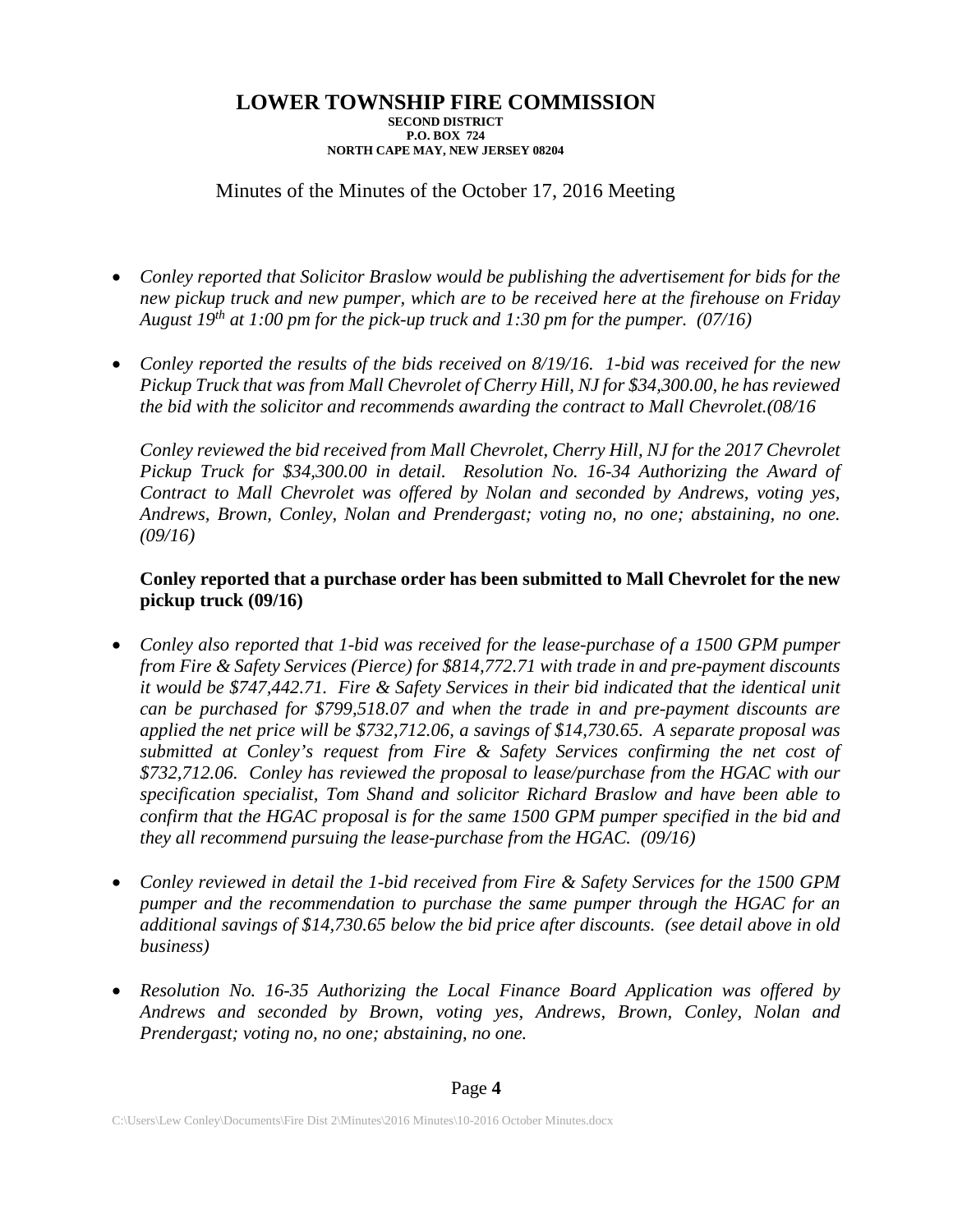# Minutes of the Minutes of the October 17, 2016 Meeting

*Resolution No. 16-36 Authorizing participation in the Houston-Galveston Area Council (HGAC) Cooperative purchasing program was offered by Brown and seconded by Prendergast, voting yes, Andrews, Brown, Conley, Nolan and Prendergast; voting no, no one; abstaining, no one.*

*Conley reminded those in attendance that we must provide 10 days' notice for public comment before signing a contract through the HGAC.* 

*Resolution No. 16-37 Authorizing Bids for Financing the Lease/Purchase of the 1500 GPM pumper was offered by Nolan and seconded by Prendergast voting yes, Andrews, Brown, Conley, Nolan and Prendergast; voting no, no one; abstaining, no one. (09/16)*

**Conley reported that there were four bidders on the financing of the new pumper received on October 7, 2016. The low bid for a 3-year term was T D Equipment Finance of Cherry Hill, NJ at a rate of 1.52% or \$251,699.50/year.** 

**Conley reported that an application has been filed with the Local Finance Board. I hope that we will be on the November meeting agenda. (09/16)**

• *Captain Hayes mentioned that the parking lot lights are looking shabby and need to be replaced or upgraded. Chief Megonigal reported that he has talked to Marsden Electric earlier in the year regarding upgrading the outdoor lighting to LEDs that would be less expensive to operate and are generally more efficient lighting. (07/16)*

*Andrews reported that he is working on proposals for replacing the parking lot lighting with new LED fixtures and hopes to have three proposals for consideration at the September or October meeting*. (08/16)

**Andrews presented three quotes for replacement of the six pole mounted parking lot lights with new fixtures all dark sky compliant and LEDs. The low quote was Marsden & Sons Electric of Cape May Court House, dated 8/16/16 for \$10,146.60, which includes removing the old lights from the site. A motion was offered by Brown and seconded by Prendergast to approve the purchase, voting yes, Andrews, Brown, Conley, Nolan and Prendergast; voting no, no one; abstaining, no one. (10/16)**

• *Nolan reported that he is working with Murphy Fence for a proposal to replace a portion of our fence on the rear property line. It is over grown with ivy and the neighbor is installing a new swimming pool along with a landscape wall with a fence on top. We will be replacing the rear line fence adjacent to our east parking lot. (08/16)*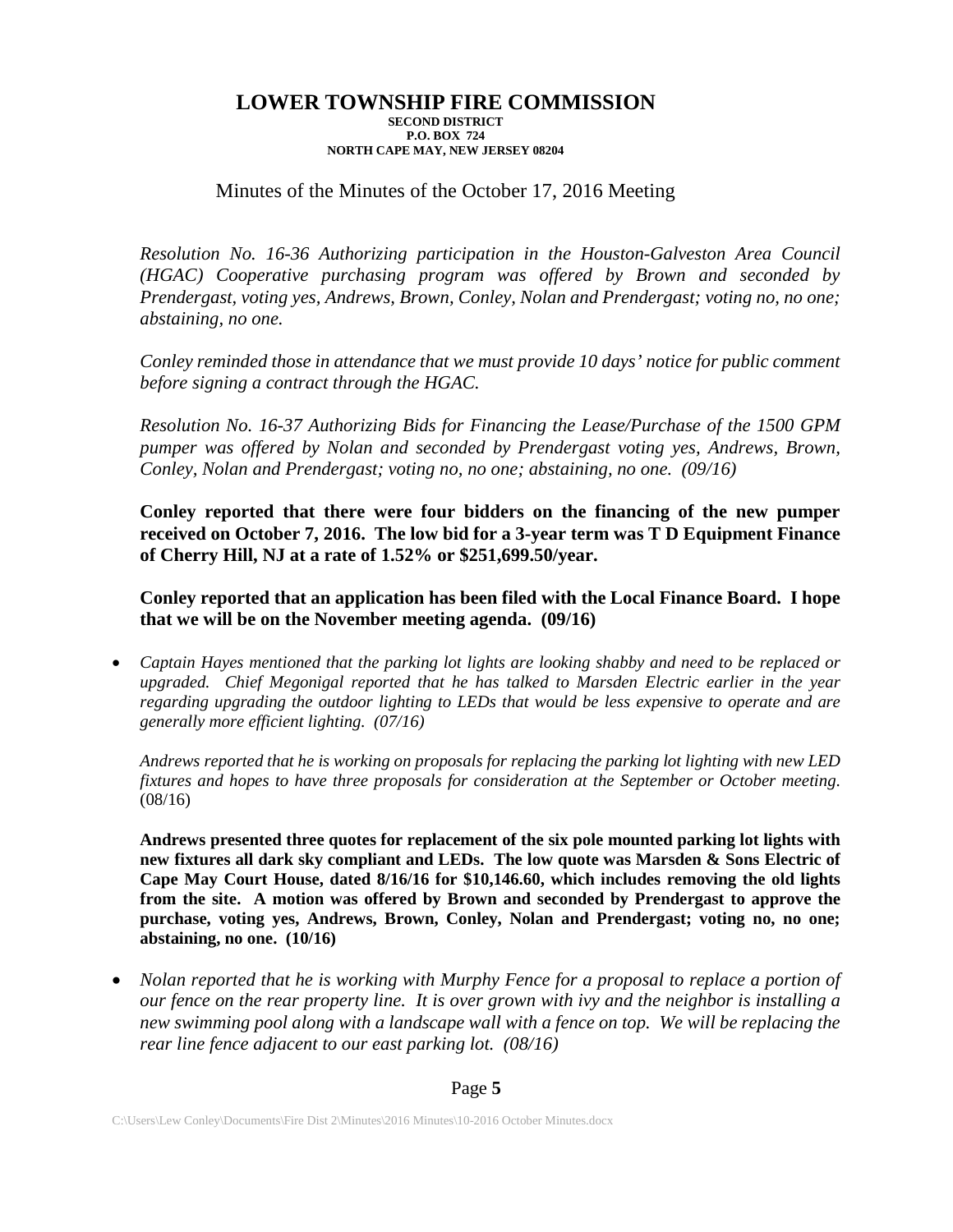Minutes of the Minutes of the October 17, 2016 Meeting

Andrews reported that he has had the landscaper remove the ivy along the fence. Proposals were received for removing a large tree at the east end of the parking lot from the landscaper for \$1,200.00 and from Murphy Fence for \$4,927.11 to remove the old fence and replace it with a new 6' high vinyl fence. Both proposals were approved by a motion by Andrews and seconded by Brown, voting yes, Andrews, Brown, Conley, Nolan and Prendergast; voting no, no one; abstaining, no one. (10/16)

# **NEW BUSINESS**

- Nolan reported that he had contacted Tortorice Roofing because of roof leak, since they installed the roof several years back. The roofer determined there was a leaking air condenser on the roof that was leaking oil that damaged the rubber roof. CM3 Building Solutions was contacted to repair the air condenser. That work is now accomplished and Tortorice Roofing has been notified that they can come back to repair the damaged roof. (10/16)
- A presentation on Digital Message Signs was made by Dominick Mercuri of Dominick Mercuri Signs and Awnings of Brigantine, NJ. Mr. Mercuri constructed and installed the new digital sign at the Villas Volunteer Fire Company, which is very similar to the 32 square foot sign that Lower Township Fire District No. 2 has been looking to install at the Town Bank Fire House. Essentially, a 32 sq. ft. sign, with the static display approximately 18" high and the digital display approximately 32" high and approximately 86" wide with 3 lines of text, radioremote control will cost \$18,000 to \$20,000 installed on the existing sign posts. The Commission thanked him for the presentation and input. Prendergast will follow up on other proposals for the sign as a comparison.
- The following purchases were approved on a motion by Andrews and second by Brown:
	- Beautiful Homes-Ricky Sargent to paint the engine bay, east wall for \$1,350.00.
	- Replacement gym equipment for the fitness room \$15,157.80.
	- South Coast Mirror for mirrors for the fitness room \$2,925.00.
	- Avalon Tile for new flooring for the fitness room \$3,148.16.
	- Witmer Public Safety for replacement turn out gear \$11,731.00.
	- Kraft Power Corporation Maintenance & Repairs to Marine 61-1 Jet Drives \$12,000.00.
	- Brown reviewed a proposal from VFIS Insurance to increase the life insurance we carry on the members of the Town Bank Volunteer Fire Company from \$10,000 to \$15,000.